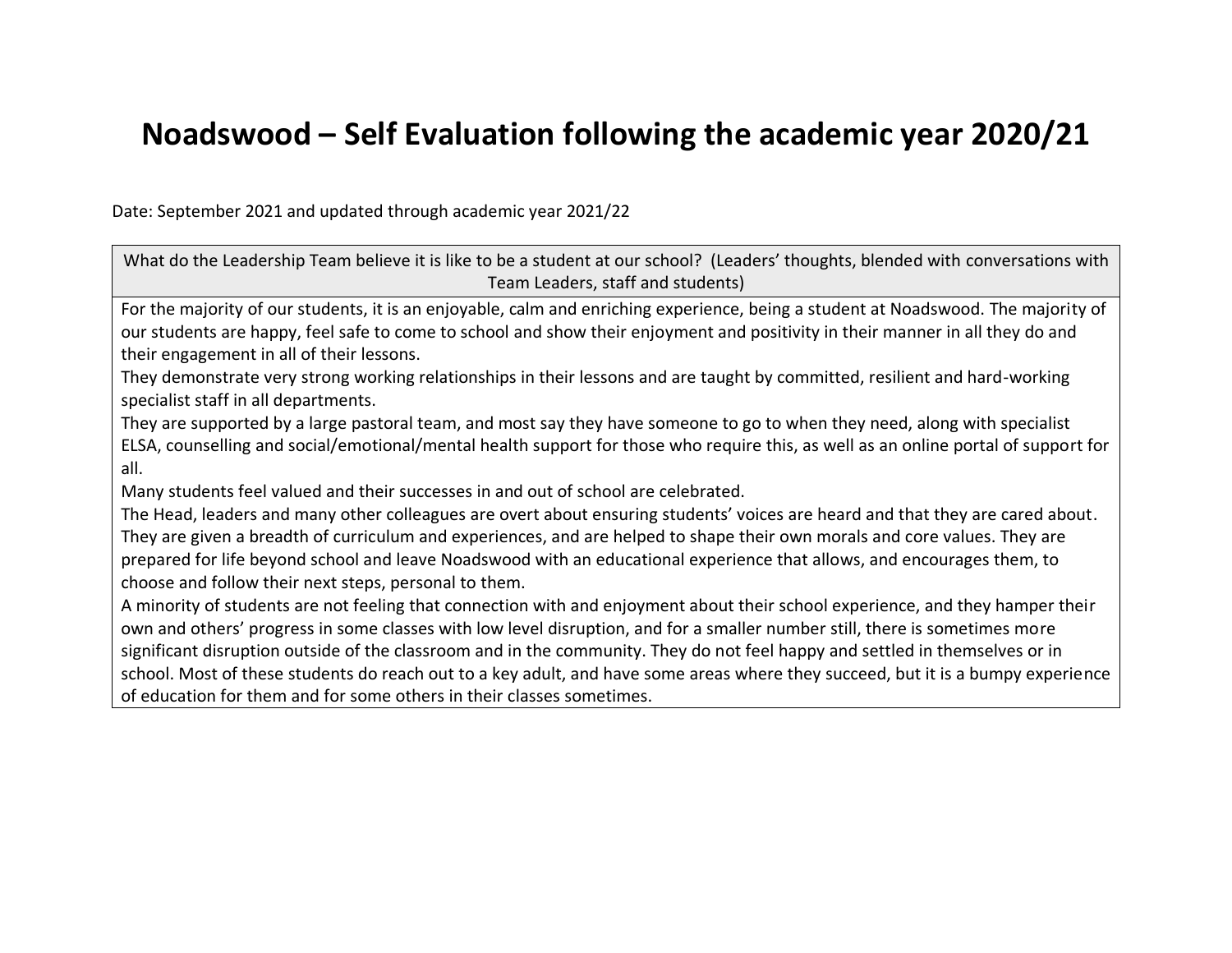## **Distinctive Strengths at Noadswood:**

| <b>Distinctive Strengths</b>                                                                                                                                                                                                                                                                                                                                                                                                                                                                                                                                                                                                                                                                                                                                         | <b>Details</b>                                                                                                                                                                                                                                                                                                                                                                                                                                                                                                                                                                                                                                                                                                                                                                                                                                                                                                                                                                                                                                                                                                           | How do we know?                                                                                                                                                                                                                                                                                                                                                                                                                                                                                                                                                                                                                                                                                                                                                                                                                                                                                                                              |
|----------------------------------------------------------------------------------------------------------------------------------------------------------------------------------------------------------------------------------------------------------------------------------------------------------------------------------------------------------------------------------------------------------------------------------------------------------------------------------------------------------------------------------------------------------------------------------------------------------------------------------------------------------------------------------------------------------------------------------------------------------------------|--------------------------------------------------------------------------------------------------------------------------------------------------------------------------------------------------------------------------------------------------------------------------------------------------------------------------------------------------------------------------------------------------------------------------------------------------------------------------------------------------------------------------------------------------------------------------------------------------------------------------------------------------------------------------------------------------------------------------------------------------------------------------------------------------------------------------------------------------------------------------------------------------------------------------------------------------------------------------------------------------------------------------------------------------------------------------------------------------------------------------|----------------------------------------------------------------------------------------------------------------------------------------------------------------------------------------------------------------------------------------------------------------------------------------------------------------------------------------------------------------------------------------------------------------------------------------------------------------------------------------------------------------------------------------------------------------------------------------------------------------------------------------------------------------------------------------------------------------------------------------------------------------------------------------------------------------------------------------------------------------------------------------------------------------------------------------------|
| 1. A wide ranging curriculum is<br>available to all where the vast<br>majority of students are able to<br>study the courses they choose,<br>with guidance from year leaders<br>and tutors.<br>The EBACC suite of subjects is<br>available for all.<br>Outcomes are becoming steadily<br>consistently good, with focused<br>work in areas for improvement via<br>curriculum conversations between<br>lead pracs/SLT lines and team<br>leaders, along with a rich<br>programme of CPD for all<br>colleagues and KS4 interventions.<br>(This work is designed to enhance<br>more consistent overt awareness<br>of curriculum impact and of the<br>power of teaching to the top and<br>Data Driven Instruction.)<br>Some curriculum areas deliver<br>excellent outcomes. | In KS3 the students continue to experience a wide<br>range of subjects and this is something we should<br>have real pride in. Entering KS4 they are more than<br>often likely to follow the options they've chosen, and<br>eventual outcomes are on average good, with<br>strengths in a wide variety of areas. They are also<br>likely to be taught by a subject specialist.<br>The HT, Trustees and Leadership Team have pursued<br>quality colleagues relentlessly to protect this<br>curriculum in challenging times for recruitment.<br>The Leadership Team and Trust board have also<br>made the decision to move to a three-year KS3 from<br>the current model, commencing this year, having<br>paused work to do so owing to lockdowns and the<br>disruption already faced by students and colleagues.<br>With this move will also come a renewed focus on<br>entry into the full EBACC suite, with a particular focus<br>on further engagement of more young people in<br>languages as the school continues to grow Spanish<br>alongside German and French and to deepen<br>collaboration opportunities at KS2. | Curriculum sustains a rich package<br>of foundation subjects, outside of<br>the core and EBACC, options<br>students take are almost always first<br>and occasionally second choice,<br>subject specialist staff are in place in<br>all areas, Progress 8 was steadily<br>climbing to in line with the national<br>average pre-Covid with high SPi in a<br>variety of subjects. TAGs/CAGs<br>continued this similar, steady trend,<br>evidencing sharper, increasingly<br>accurate assessment across the<br>curriculum.<br>(P8 in Summer 2022 will be affected<br>by decision to revert from all doing<br>Triple Sciences, in the interests of<br>success for the students, meaning<br>that around 60 students do not have<br>all buckets filled; this affects only<br>Y11 Summer 2022. It does not<br>impact on students' outcomes, only<br>the P8 measure in Summer 2022 as<br>well as the A8 measure owing to<br>less options being taken) |
|                                                                                                                                                                                                                                                                                                                                                                                                                                                                                                                                                                                                                                                                                                                                                                      |                                                                                                                                                                                                                                                                                                                                                                                                                                                                                                                                                                                                                                                                                                                                                                                                                                                                                                                                                                                                                                                                                                                          |                                                                                                                                                                                                                                                                                                                                                                                                                                                                                                                                                                                                                                                                                                                                                                                                                                                                                                                                              |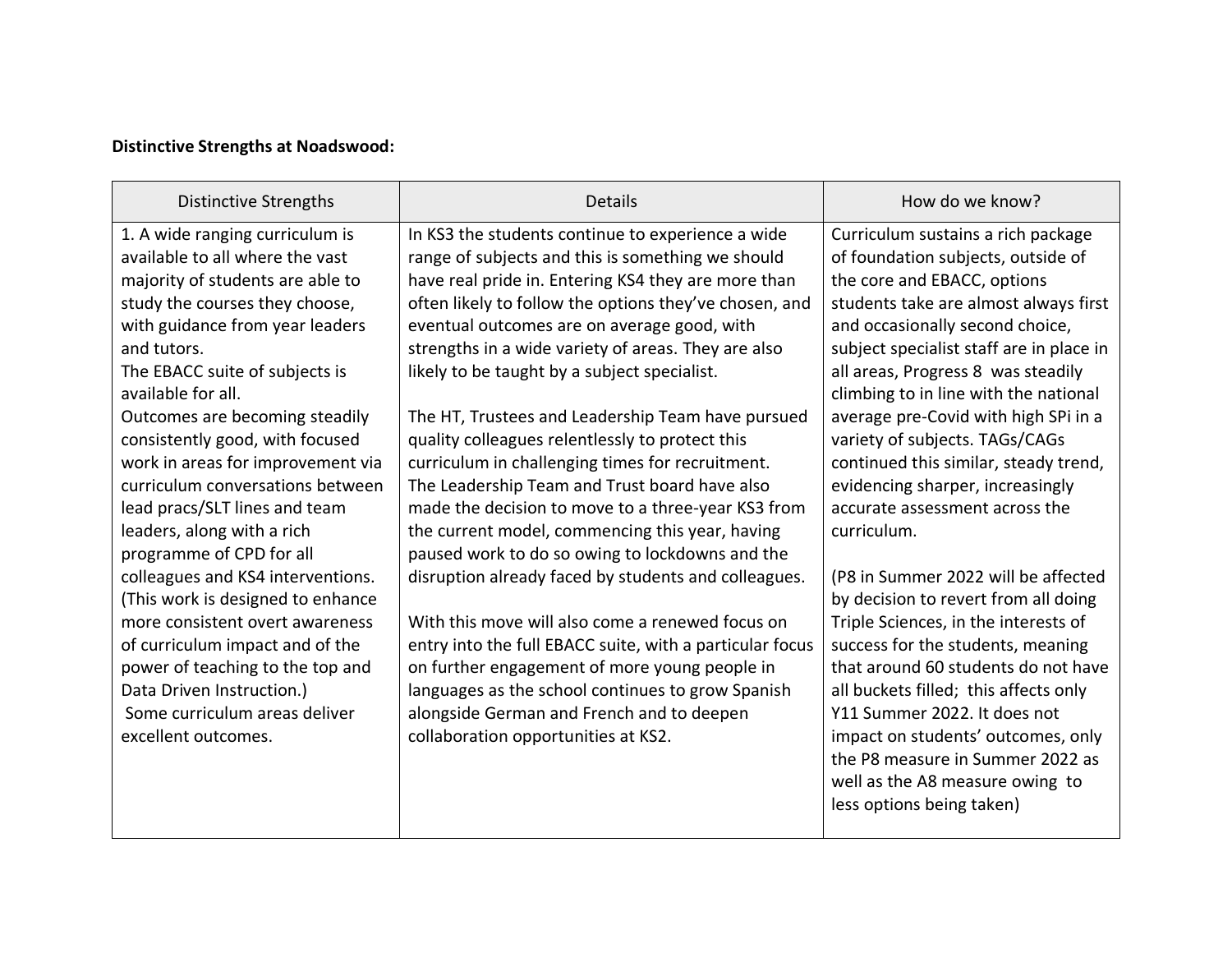|                                                                                                                              |                                                                                                                                                                                                                                                                                                                                                                                                                                                                            | Our focus now on 2-year KS4 will<br>enable Year 9 options to have a<br>curriculum that has even greater,<br>post-Covid breadh and ambition,<br>including increasing the<br>participation in the EBACC suite<br>(particularly MFL following the<br>growing of Spanish alongside<br>French/German since our last Ofsted<br>Inspection) as well as a return to 4x<br>option subjects                                                 |
|------------------------------------------------------------------------------------------------------------------------------|----------------------------------------------------------------------------------------------------------------------------------------------------------------------------------------------------------------------------------------------------------------------------------------------------------------------------------------------------------------------------------------------------------------------------------------------------------------------------|-----------------------------------------------------------------------------------------------------------------------------------------------------------------------------------------------------------------------------------------------------------------------------------------------------------------------------------------------------------------------------------------------------------------------------------|
| 2. A wide range of opportunities<br>outside of the classroom, returning<br>strongly now, post disruption of<br>the pandemic. | We are established as the school in the local area<br>with a wide range of facilities with a wide range of<br>opportunities. Sport remains a draw for many, as it<br>has for many years, but our wide curriculum and life<br>outside of the classroom are also influential.<br>We offer extensive enrichment opportunities in<br>addition to sport, including ideas generated by<br>students, and promote these with greater<br>consistency all the time via social media. | Speaking to students and<br>parents/carers, key reasons to come<br>to Noadswood are our facilities and<br>curriculum.<br>Menu of opportunities available and<br>social media good news promotes<br>curriculum and enrichment success<br>and excitement/engagement every<br>week.<br>This engagement runs across all<br>groups within the school family, and<br>is regularly celebrated by the HT in<br>newsletters and in person. |
| 3. A culture based around the                                                                                                | A whole school and community culture has been                                                                                                                                                                                                                                                                                                                                                                                                                              | New parents and students' feedback                                                                                                                                                                                                                                                                                                                                                                                                |
| individual thriving - caring, with                                                                                           | overtly striven for, in the last few years, around                                                                                                                                                                                                                                                                                                                                                                                                                         | and feedback from local primary                                                                                                                                                                                                                                                                                                                                                                                                   |
| the individual's passions, ideas and                                                                                         | wellbeing and care for the individual (child and adult)                                                                                                                                                                                                                                                                                                                                                                                                                    | schools all notice this strongly                                                                                                                                                                                                                                                                                                                                                                                                  |
| best interests at heart, and an                                                                                              | as the key ingredients for success.                                                                                                                                                                                                                                                                                                                                                                                                                                        | emerging culture.                                                                                                                                                                                                                                                                                                                                                                                                                 |
| understanding of responding to the                                                                                           | There is an openness to students seeking help in                                                                                                                                                                                                                                                                                                                                                                                                                           |                                                                                                                                                                                                                                                                                                                                                                                                                                   |
| individual as he/she is and as                                                                                               | whatever they need and to finding support and a                                                                                                                                                                                                                                                                                                                                                                                                                            | Parents/Carers/Staff survey March                                                                                                                                                                                                                                                                                                                                                                                                 |
| he/she wants to become.                                                                                                      | caring shoulder in the unique way they need. Student                                                                                                                                                                                                                                                                                                                                                                                                                       | 2022 evidences high satisfaction                                                                                                                                                                                                                                                                                                                                                                                                  |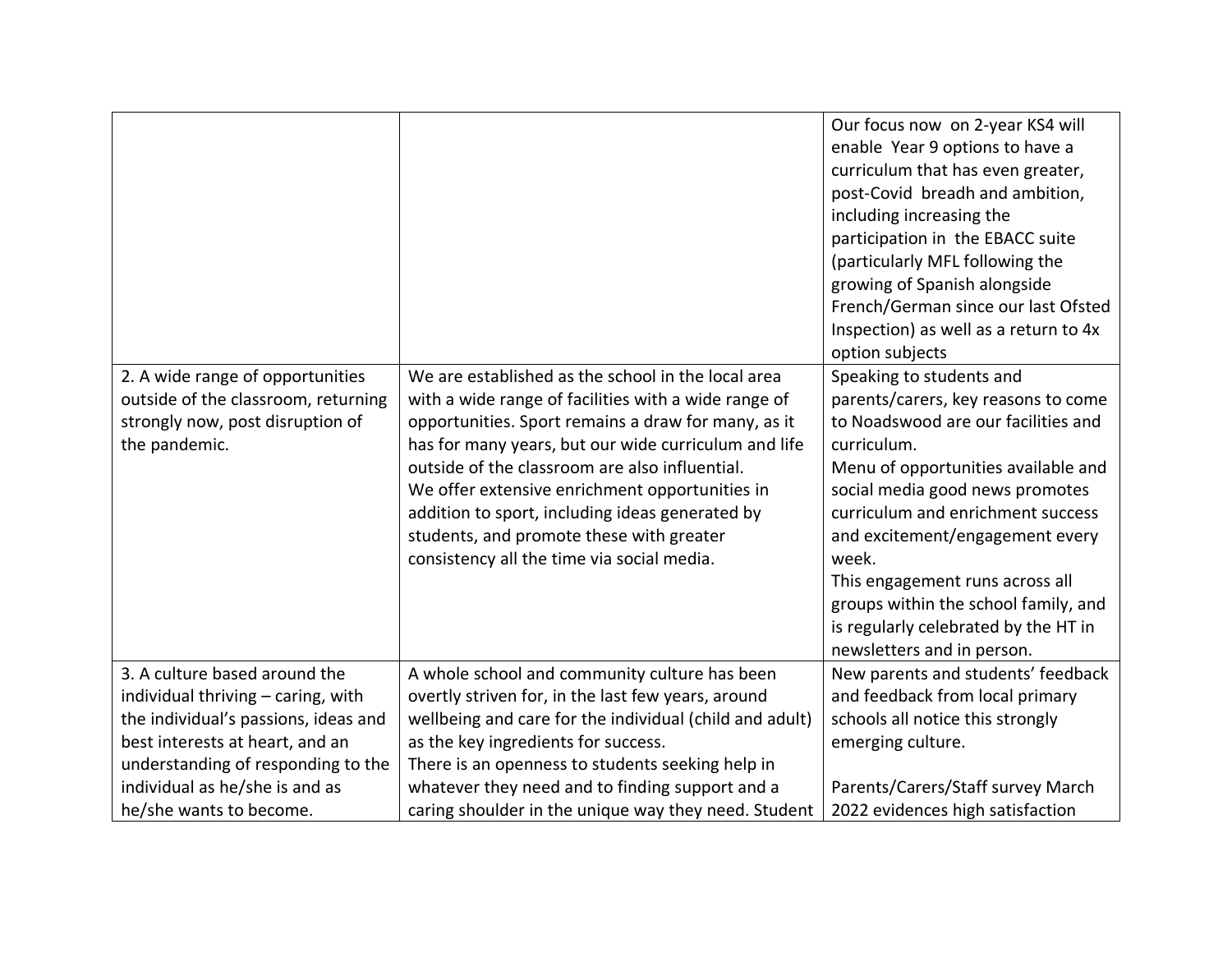| ideas and successes, in and out of school, are       | with HT/Leadership and other   |
|------------------------------------------------------|--------------------------------|
| fostered and celebrated.                             | communications.                |
| Colleague ideas and solutions constantly woven into  |                                |
| plans, via the staff forum, other focus groups and a | Menu of student and colleague  |
| genuinely open culture with the leadership team.     | ideas flow into the strategic  |
| Student leaders co-construct with us our responses   | development of the school as a |
| to initiatives, challenges and events throughout the | constant.                      |
| school calendar.                                     |                                |

## **Developing Strengths**

| Developing Strengths           | <b>Details</b>                                        | How do we know?                    |
|--------------------------------|-------------------------------------------------------|------------------------------------|
| 1. Continuing Professional     | Noadswood has organised visits from a wide range of   | Staff have been increasingly       |
| Development for teachers and   | keynote speakers and had some extremely good          | receptive to this CPD drive led by |
| some support staff colleagues. | sessions on key components of teaching practice and   | the AHT and the lead practitioner  |
|                                | curriculum implementation, in line with our strategic | team and the impact has been       |
|                                | objectives, thanks to the vision and drive of our     | clear from learning drop ins and   |
|                                | pedagogy and research lead who is also an AHT         | curriculum plans.                  |
|                                | These sessions have been overwhelmingly positive      |                                    |
|                                | and allowed staff to become increasinglyreflective    | The next step is to review the     |
|                                | with a few key themes running through such as         | ongoing and sustained impact of    |
|                                | carefully graduated, restorative approaches to        | this CPD, following our successful |
|                                | behaviour, PiXL Thinking Hard and Disciplinary        | Waterside CPD Day Feb 2022, after  |
|                                | Literacy.                                             | which all depts made pledges       |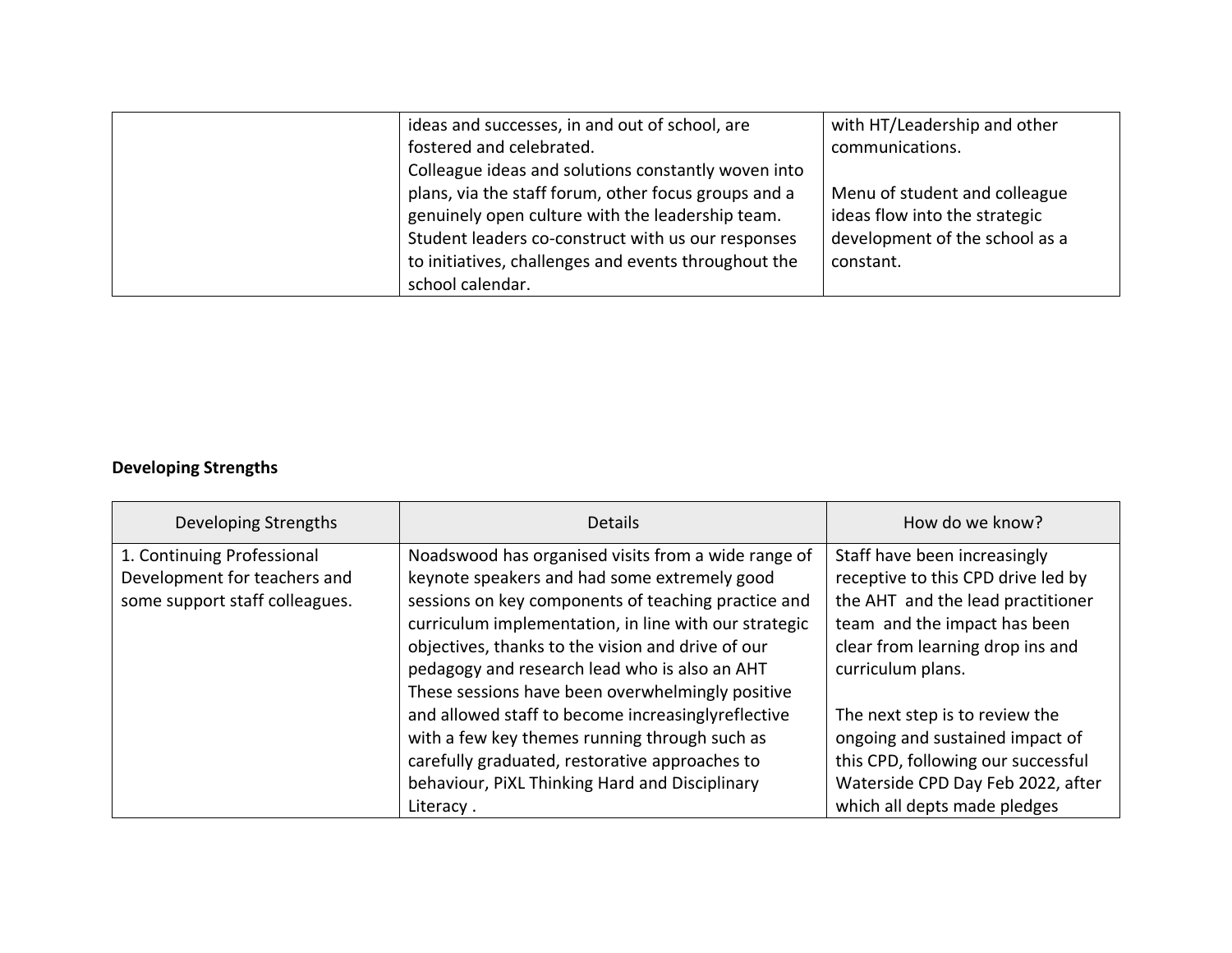| We have frequently led these programmes, offering      | around pedagogy and curriculum                                                                                                                                                                                                                                                                                                                                                                      |
|--------------------------------------------------------|-----------------------------------------------------------------------------------------------------------------------------------------------------------------------------------------------------------------------------------------------------------------------------------------------------------------------------------------------------------------------------------------------------|
| them to staff from other local schools and colleges,   | impact, and to introduce DD to                                                                                                                                                                                                                                                                                                                                                                      |
| stimulating strong discussions of best practice across | facilitate responsive teaching                                                                                                                                                                                                                                                                                                                                                                      |
| the local area.                                        |                                                                                                                                                                                                                                                                                                                                                                                                     |
| Some departments have implemented key pledges          | We have also begun to develop a                                                                                                                                                                                                                                                                                                                                                                     |
| from this CPD which continued to operate remotely      | similarly bespoke menu for support                                                                                                                                                                                                                                                                                                                                                                  |
| during the pandemic. The AHT responsible is now        | staff colleagues, an objective for our                                                                                                                                                                                                                                                                                                                                                              |
| leading to ensure greater consistent impact across     | work this year.                                                                                                                                                                                                                                                                                                                                                                                     |
| the school.                                            |                                                                                                                                                                                                                                                                                                                                                                                                     |
| Quality and robustness of safeguarding processes       | CPOMS is actively used and every                                                                                                                                                                                                                                                                                                                                                                    |
| have been updated via the full implementation of the   | entry is actioned. DSL and HT check                                                                                                                                                                                                                                                                                                                                                                 |
| platform, CPOMs, since 2018, alongside a cultural      | daily, and HLGs/HLLs respond to                                                                                                                                                                                                                                                                                                                                                                     |
|                                                        | requirement to action promptly.                                                                                                                                                                                                                                                                                                                                                                     |
|                                                        |                                                                                                                                                                                                                                                                                                                                                                                                     |
|                                                        |                                                                                                                                                                                                                                                                                                                                                                                                     |
|                                                        | CPOMs actions confirm this.                                                                                                                                                                                                                                                                                                                                                                         |
|                                                        | Safeguarding Audit with Judicium                                                                                                                                                                                                                                                                                                                                                                    |
|                                                        | (external consultant) and recent                                                                                                                                                                                                                                                                                                                                                                    |
|                                                        | shared audit with a local primary                                                                                                                                                                                                                                                                                                                                                                   |
|                                                        | school (May 2022) evidenced a                                                                                                                                                                                                                                                                                                                                                                       |
|                                                        | strong safeguarding culture.                                                                                                                                                                                                                                                                                                                                                                        |
|                                                        |                                                                                                                                                                                                                                                                                                                                                                                                     |
| Extensive work carried out by the AHT with the         | Regularly reviewed spreadsheet                                                                                                                                                                                                                                                                                                                                                                      |
| Pastoral Team, overseen by the HT, to be fully         | ensuring these placements are                                                                                                                                                                                                                                                                                                                                                                       |
| cogniscent of the provision, curriculum and            | robust and safe; processes are also                                                                                                                                                                                                                                                                                                                                                                 |
| safeguarding in place for all students on externally   | now ensuring that the Pastoral                                                                                                                                                                                                                                                                                                                                                                      |
| provided AP (eg at our local Hants LA Education        | Team are sharper on review points                                                                                                                                                                                                                                                                                                                                                                   |
| Centre, Greenwood or local colleges) and on Reduced    | for all AP/RHT arrangements. This                                                                                                                                                                                                                                                                                                                                                                   |
| Hours Timetables, in line with County procedures.      | continues to need our tight                                                                                                                                                                                                                                                                                                                                                                         |
|                                                        | oversight but we have whole team                                                                                                                                                                                                                                                                                                                                                                    |
|                                                        | commitment to this from Pastoral                                                                                                                                                                                                                                                                                                                                                                    |
|                                                        | shift of noting all concerns and expecting actions to<br>be logged within 24 hours.<br>The HT and DSL commissioned an independent<br>Safeguarding Audit from Judicium, to enhance<br>confidence in practice here, and in line with the ATH.<br>Staff also comment they are much more aware of key<br>students than ever before and can empathise and<br>plan to help far better knowing key issues. |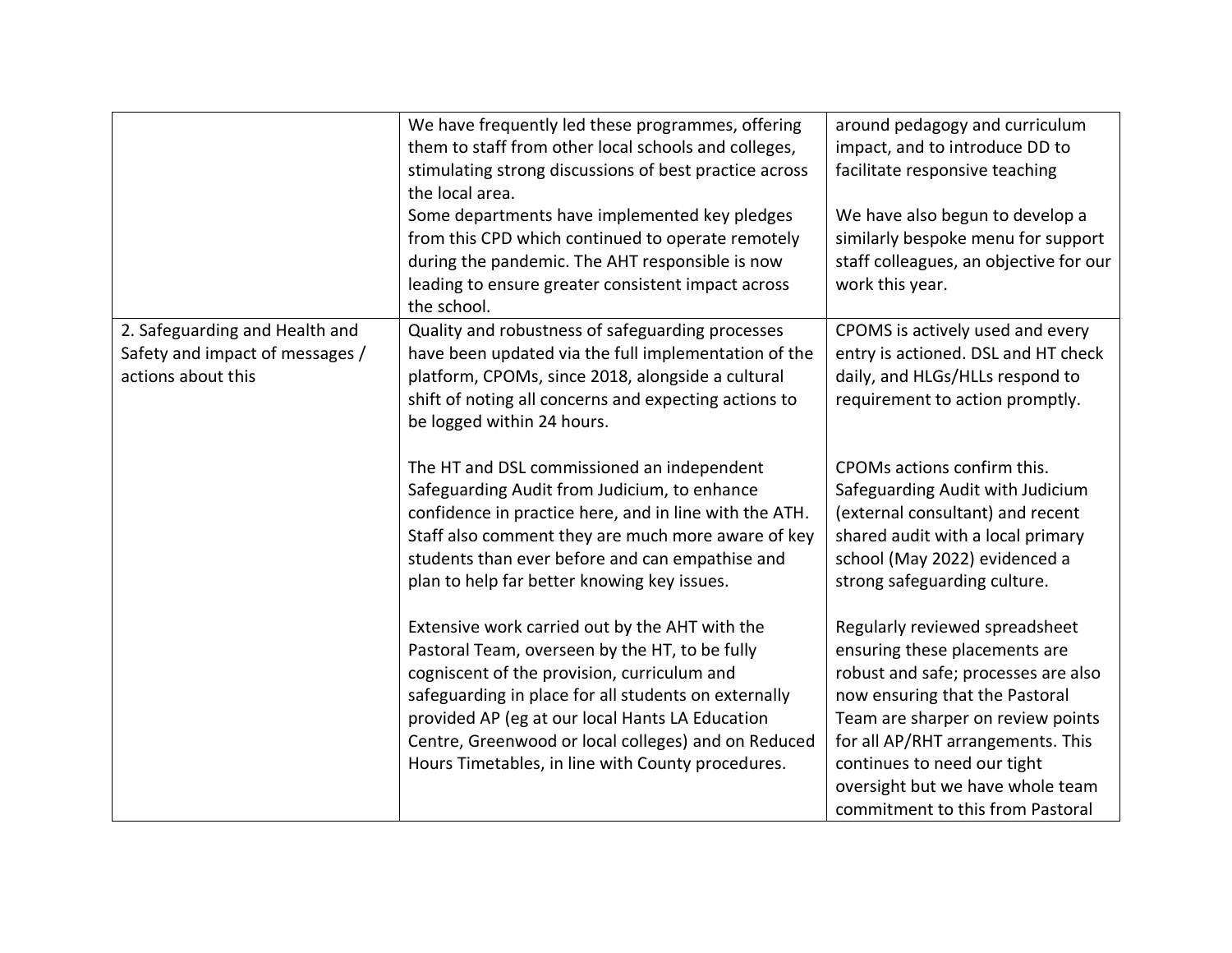|  | Improved Health and Safety Audit scores year on year<br>(Latest score 82% Nov 2021) evidence a far improved<br>culture of awareness and responsiveness to this<br>agenda across the school, and all C-19 Risk<br>Management also conveyed a staff team mindful of<br>risk and their responsibilities in mitigation. | Team to the AHT, to the HT and the<br>SIC of the Trust Board.<br><b>External and Trustee Audit scores</b><br>and minutes of committee<br>meetings/RA staff consultation<br>minutes. |
|--|---------------------------------------------------------------------------------------------------------------------------------------------------------------------------------------------------------------------------------------------------------------------------------------------------------------------|-------------------------------------------------------------------------------------------------------------------------------------------------------------------------------------|
|--|---------------------------------------------------------------------------------------------------------------------------------------------------------------------------------------------------------------------------------------------------------------------------------------------------------------------|-------------------------------------------------------------------------------------------------------------------------------------------------------------------------------------|

**Priorities for Improvement**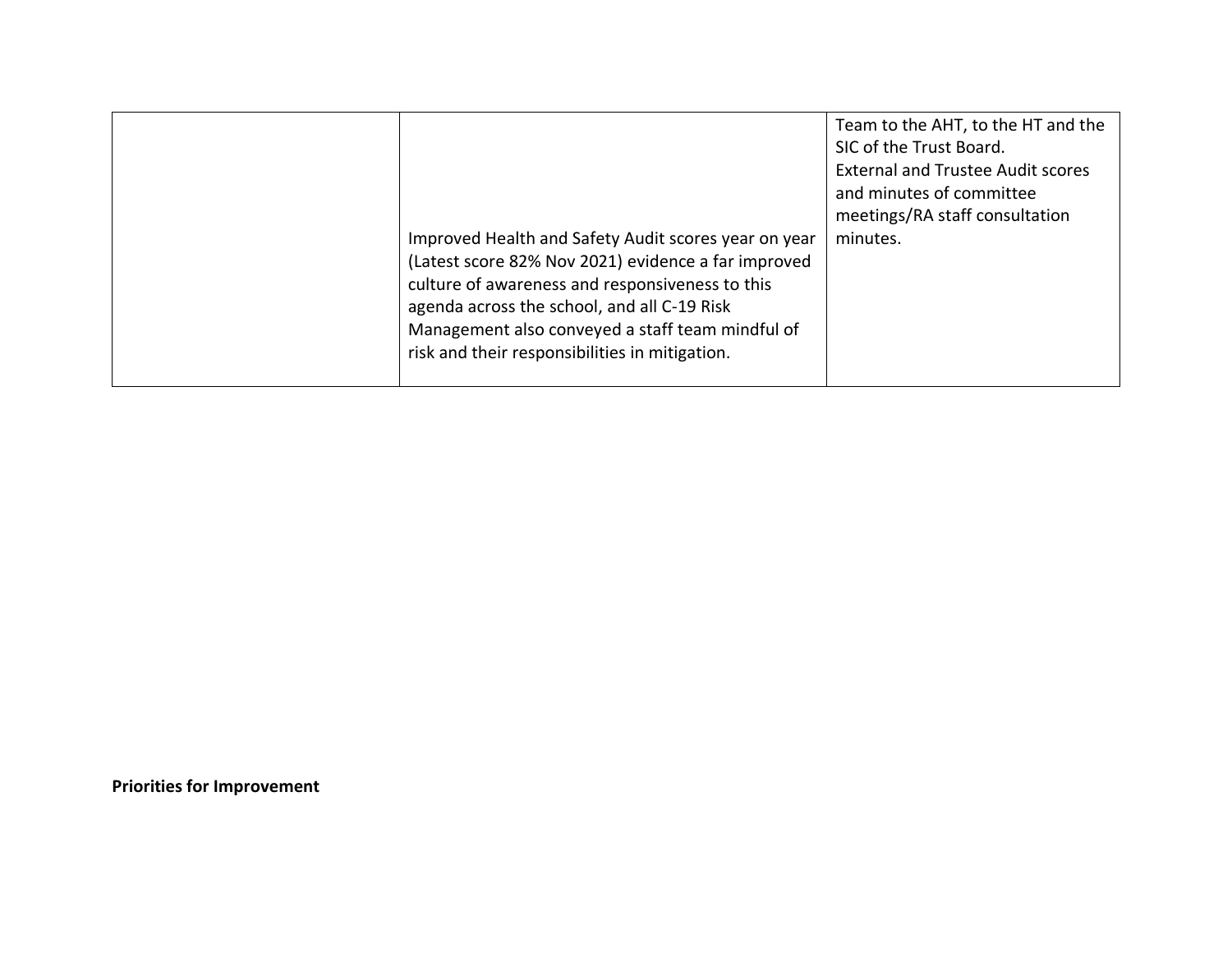| Area for development                  | <b>Details</b>                                         | How do we know?                      |
|---------------------------------------|--------------------------------------------------------|--------------------------------------|
| 1. Consistency of culture in terms of | We pride ourselves on the culture described as a       | Learning drop ins and SLT/Year       |
| effective, positive and restorative   | distinctive strength, but there remains unevenness in  | Teams' follow up of classroom        |
| behaviour management                  | terms of implementation of our newly agreed            | issues at the end of each day        |
|                                       | behaviour policy and restorative processes, to which   | evidence pockets of disruption       |
|                                       | community recovery from C-19 is adding further         | from a few key classes, and social   |
|                                       | challenge.                                             | time disruption from a key group of  |
|                                       |                                                        | students, exacerbated by colleague   |
|                                       | There is also self-described inconsistency between     | covid related absence and            |
|                                       | the approaches taken by year teams in response to      | temporary agency colleagues.         |
|                                       | incidents and student care, though improvement has     |                                      |
|                                       | been noted since the embedding of the trio system      | Greatly increased need for mental    |
|                                       | with an SLT member, the refreshed, post-Covid          | health and wellbeing intervention    |
|                                       | version of our behaviour procedures led by a new       | for students is evidenced via our    |
|                                       | AHT, and the Daily Debrief, ensuring pace and          | CPOMs records and the work of our    |
|                                       | consistency of follow up in line with the team         | Assistant Year Leader Team.          |
|                                       | handbook written by the DSL.                           | We have produced an                  |
|                                       |                                                        | SEND/Wellbeing strategic plan with   |
|                                       | There remains some inconsistency in the quality of     | national expert Mike Armiger,        |
|                                       | tutors' work, which lockdown also evidenced.           | opened an SEMH RP to respond         |
|                                       | Colleagues are overtly aware of this and plans are in  | better to the most significant need  |
|                                       | place within each House alongside the HT and Senior    | and added capacity to the pastoral   |
|                                       | Leaders/ House Leaders work following a pastoral       | support side of the team, alongside  |
|                                       | restructure from a vertical to a horizontal pastoral   | our experienced ELSA and             |
|                                       | system to address this effectively.                    | counsellor.                          |
| 2. Attendance of key students to      | Relatively high levels of student absence for a school | Persistent absence figures steady at |
| increase in line with objectives set  | of our prior attainment bracket and demographic,       | around the national average for      |
| on their reviews.                     | aside from the impact of C-19.                         | many years, including against        |
|                                       |                                                        | current Covid impacted figures.      |
|                                       | Attendance Action Plan written and monitored           |                                      |
|                                       | carefully by the AHT (inclusion) reported on regularly |                                      |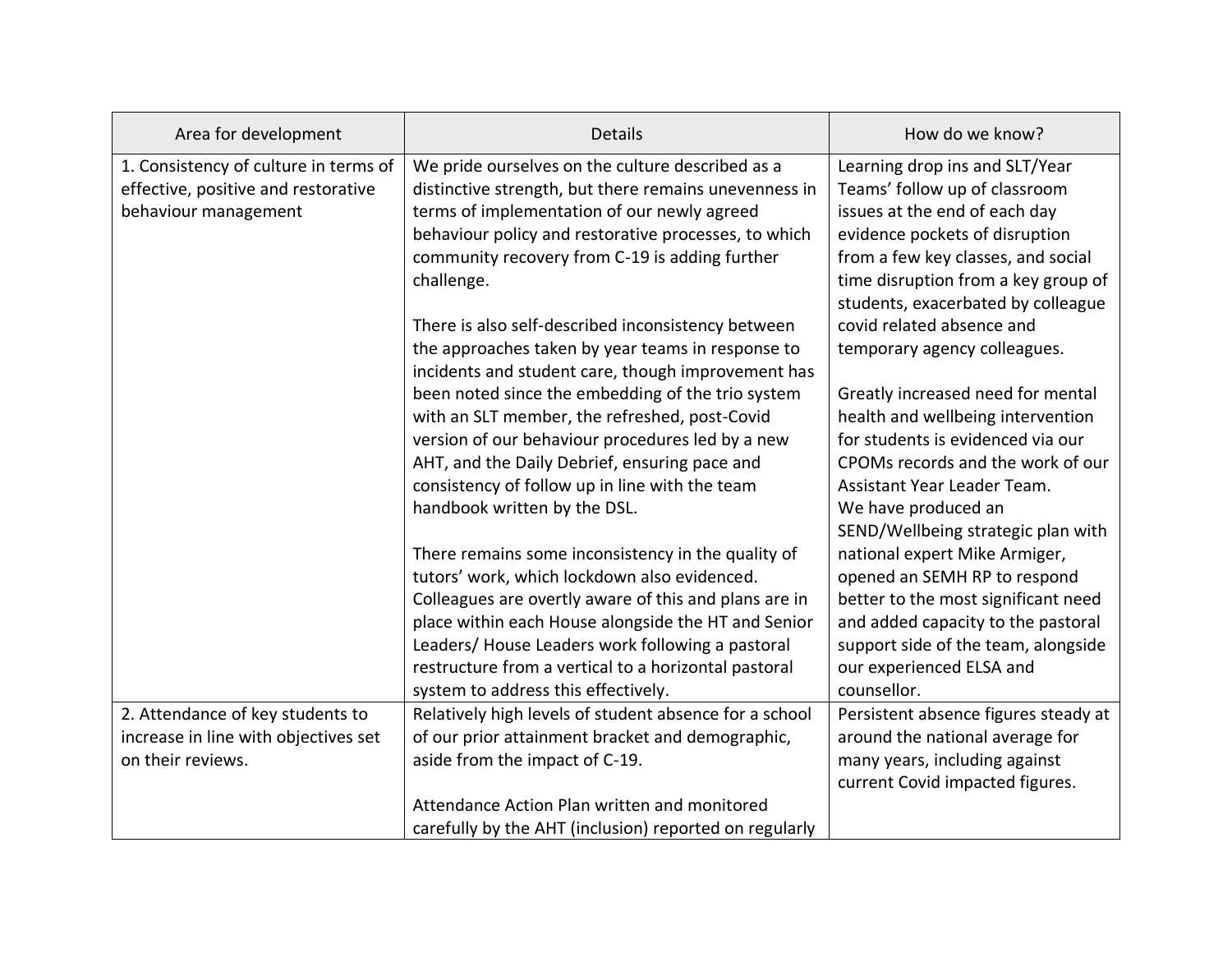|                                                         | to the HT and the School Improvement Committee of<br>the Trust Board.<br>PP Strategic Objectives also feed into this work, as<br>does our work developing our Flexible Learning base<br>for students vulnerable to exclusion.                                                                                                                                                                                               |                                                                                                                                                                                                                                                                                                                                                    |
|---------------------------------------------------------|-----------------------------------------------------------------------------------------------------------------------------------------------------------------------------------------------------------------------------------------------------------------------------------------------------------------------------------------------------------------------------------------------------------------------------|----------------------------------------------------------------------------------------------------------------------------------------------------------------------------------------------------------------------------------------------------------------------------------------------------------------------------------------------------|
|                                                         | See above regarding students placed on Reduced<br>Hours Timetables - these are all reported correctly to<br>the LA and have an educational and wellbeing<br>credible purpose. The team, under the leadership of<br>the AHT and monitoring of the HT, are sharpening<br>the review points, and the written expectations of<br>hitting targets at those review points to up<br>accountabiity and ensure drift doesn't happen. | Some Reduced Hours Timetables<br>are too lengthy - all are reported to<br>the LA correctly, and Pastoral Team<br>are aware of the situations, as is<br>the Attendance Officer. Sharp<br>eview points and clearly written<br>targets in all cases need to be in<br>place, as inconsistency has been<br>picked up by the AHT and the HT's<br>checks. |
| 3. Ensuring robust and accurate                         | Timely Monthly Management Accounts are now in                                                                                                                                                                                                                                                                                                                                                                               | Management Accounts and                                                                                                                                                                                                                                                                                                                            |
| financial leadership and<br>management, and good budget | place in the Trust, and a well established routine of<br>monitoring is in place.                                                                                                                                                                                                                                                                                                                                            | <b>External and Internal Audit Reports</b><br>evidence progress, as does the                                                                                                                                                                                                                                                                       |
| controls.                                               | The Trust succeeded in having a very strong Audit<br>with HWB in December 2021, following robust work<br>by the HT (in the absence for a full year of a School                                                                                                                                                                                                                                                              | outcome of the HT and Trust Board<br>review of HR files.                                                                                                                                                                                                                                                                                           |
|                                                         | Business Manager) and the Finance Manager in all<br>areas of compliance.                                                                                                                                                                                                                                                                                                                                                    | Management Accounts continue to<br>demonstrate changes in                                                                                                                                                                                                                                                                                          |
|                                                         | The Trust also had a positive Financial Management                                                                                                                                                                                                                                                                                                                                                                          | forecasting, partly contributed to                                                                                                                                                                                                                                                                                                                 |
|                                                         | and Governance Audit in Feb 2021, led by the HT.                                                                                                                                                                                                                                                                                                                                                                            | by covid staff absence, but also by<br>the work still needed by budget                                                                                                                                                                                                                                                                             |
|                                                         | That said, accurate forecasting remains an area for<br>development, as does robust analysis against Trust<br>agreed KPIs.                                                                                                                                                                                                                                                                                                   | holders to monitor more<br>accurately.                                                                                                                                                                                                                                                                                                             |
|                                                         |                                                                                                                                                                                                                                                                                                                                                                                                                             |                                                                                                                                                                                                                                                                                                                                                    |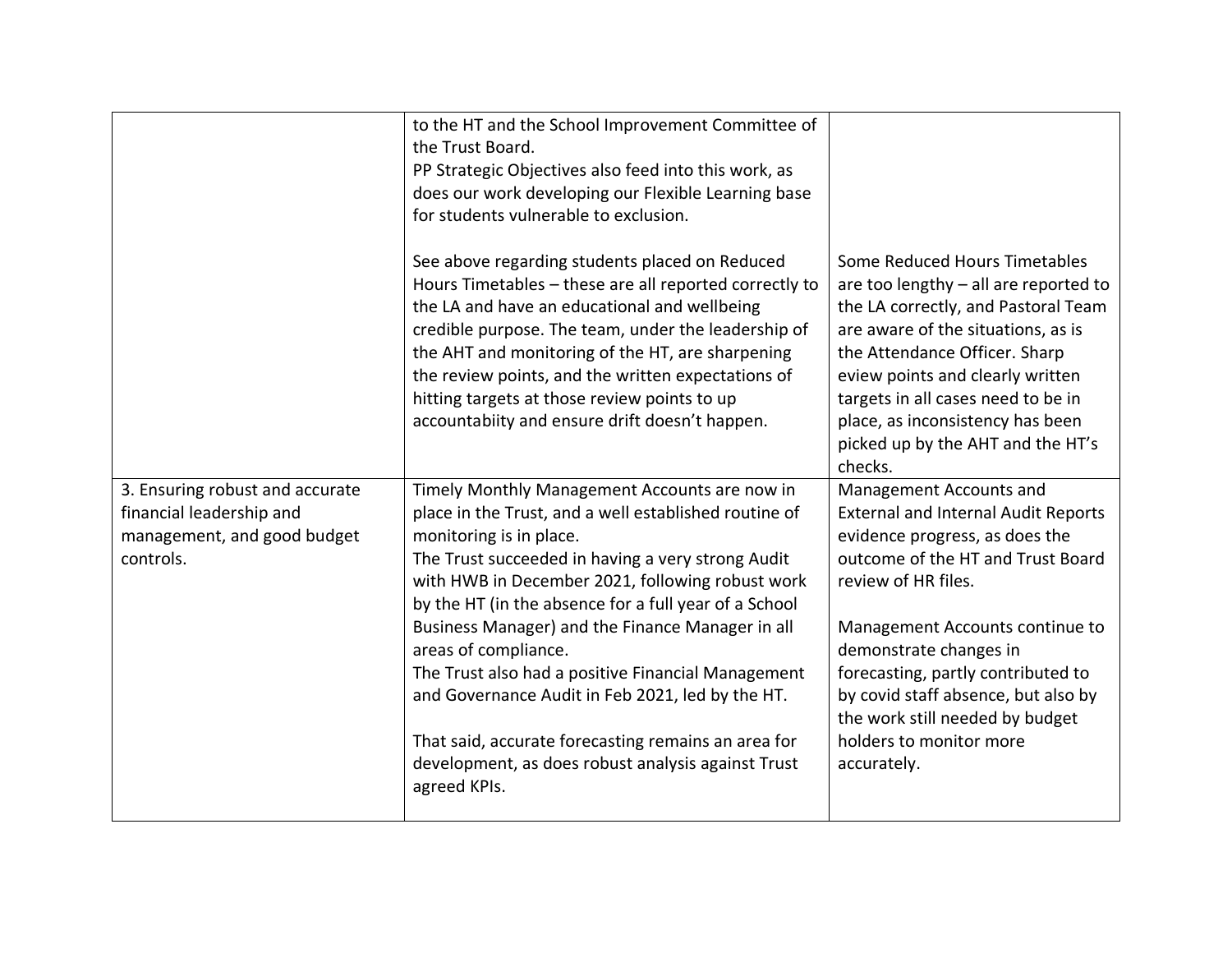|                                                                                                                                                          | Budget controls from Team and Senior Leaders are<br>beginning to become more secure, but this is at early<br>stages.<br>An enormous amount of work has been done by the<br>HT and our HR Lead and the Head's PA to shore up<br>our HR processes and practices which are now<br>secure.<br>Work has also been done between the team and our<br>internal scrutineer to address action points on her<br>thrice yearly visits without delay.                                                                                                                                     |                                                                                                                                                                                                                                                                                     |
|----------------------------------------------------------------------------------------------------------------------------------------------------------|------------------------------------------------------------------------------------------------------------------------------------------------------------------------------------------------------------------------------------------------------------------------------------------------------------------------------------------------------------------------------------------------------------------------------------------------------------------------------------------------------------------------------------------------------------------------------|-------------------------------------------------------------------------------------------------------------------------------------------------------------------------------------------------------------------------------------------------------------------------------------|
|                                                                                                                                                          |                                                                                                                                                                                                                                                                                                                                                                                                                                                                                                                                                                              |                                                                                                                                                                                                                                                                                     |
| 4. Improving attendance and<br>outcomes for disadvantaged<br>students, to narrow gaps between<br>their attendance/outcomes and<br>those of all students. | As attendance continues to sit at around the national<br>average, the AHT/DSL has written an Attendance<br>Action Plan for the Trust, monitored by the HT and<br>the School Improvement Committee of the Board.<br>Additional staffing capacity has been procured using<br>catch up premium, and bespoke CPD has been<br>provided to the Attendance Officer to increase<br>capacity there.<br>Additional mental health and wellbeing support has<br>been provided via our counsellor, ELSA, and new<br>inclusion support worker, plus a colleague from the<br>county's MHST. | Attendance without key vulnerable<br>students who sit in several key<br>groups is strong, evidencing that<br>the focus needs to be on the<br>objectives in our PP strategy, our<br>attendance action plan, our flexible<br>learning action plan and our work<br>with those on RHTs. |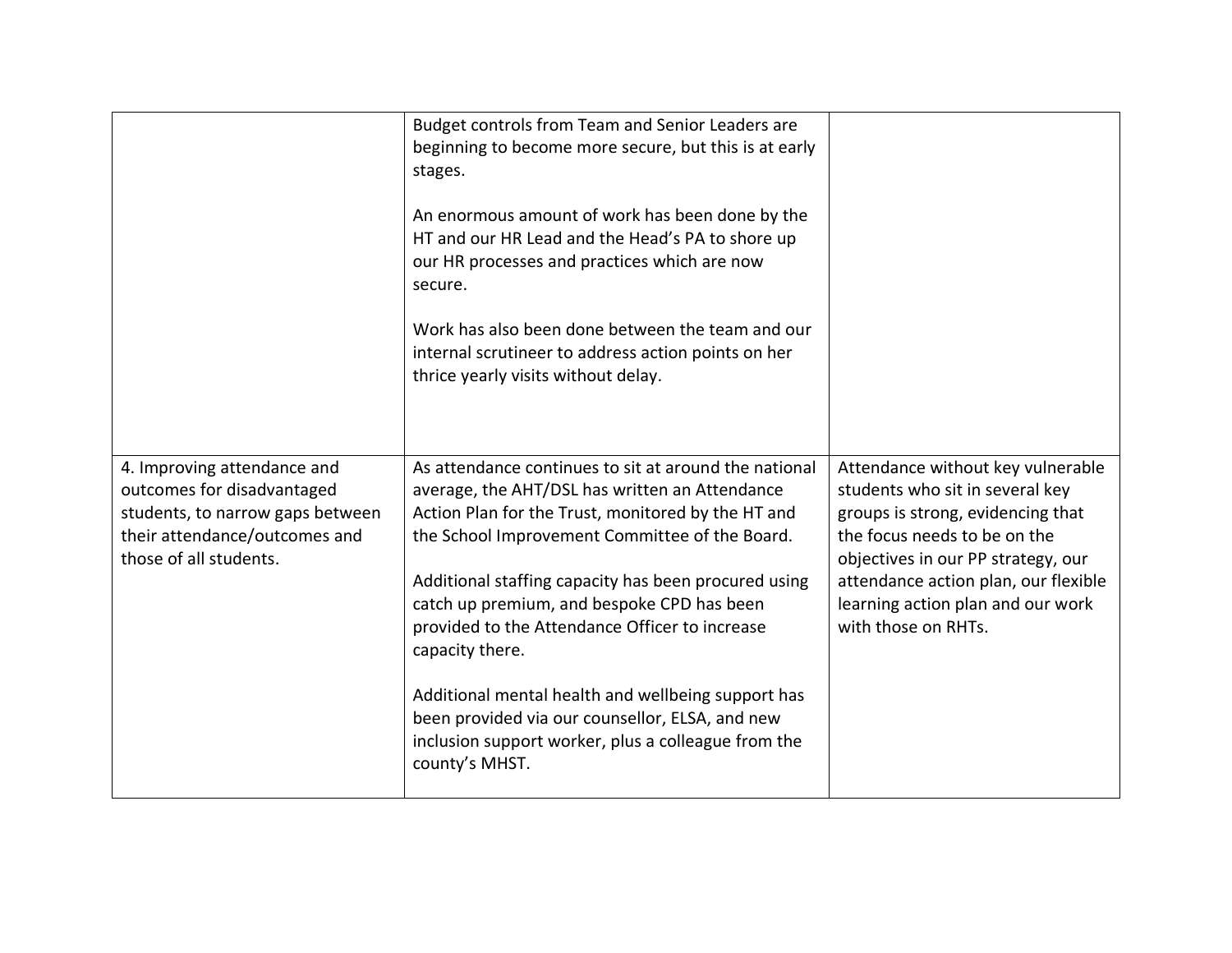|                                                                                                                    | Flexible Learning Provision action plan includes plans<br>for a more wrap around provision in partnership with<br>the Handy Trust/YCP team to launch Sept 2023 to<br>impact on attendance for those at risk of exclusion<br>who also often fall in to other key groups (PP/SEN K)<br>The AHT and Pastoral Team works closely with ISS<br>Attendance Team on ideas that flow into the<br>Attendance Action Plan, particularly for those at<br>home with anxiety/other longer term medical<br>conditions.                                   |                                                                                                                                                                                                                                                                                                                                                                                                                                                                                                                                                                           |
|--------------------------------------------------------------------------------------------------------------------|-------------------------------------------------------------------------------------------------------------------------------------------------------------------------------------------------------------------------------------------------------------------------------------------------------------------------------------------------------------------------------------------------------------------------------------------------------------------------------------------------------------------------------------------|---------------------------------------------------------------------------------------------------------------------------------------------------------------------------------------------------------------------------------------------------------------------------------------------------------------------------------------------------------------------------------------------------------------------------------------------------------------------------------------------------------------------------------------------------------------------------|
| 5. Continuing to develop our<br>diverse, inclusive culture, co-<br>constructed between students and<br>colleagues. | Colleagues and students expressed concerns around<br>the diversity/inclusion agenda, and to what extent<br>the school felt confident/secure in its responses and<br>work on this since the return from the Pandemic.<br>The HT enrolled the school in the Investors in<br>Diversity Award and the school are now working<br>through an action plan borne out of survey<br>responses.<br>There is a staff and student team co-constructing our<br>response and work under three headings:<br>curriculum, language and display/environment. | Students and staff expressed a lack<br>of confidence in a community wide<br>response to this agenda, and at the<br>same time a real desire to embrace<br>it, as part of our culture that is all<br>around our key values of respect<br>and safety for all, and our strong<br>commitment to student leadership.<br>There have been key actions taken<br>already under the three key<br>headings and greater colleague<br>awareness of how to manage the<br>lived experience of those who raise<br>concerns. This work is an ongoing<br>priority for school student leaders |
|                                                                                                                    |                                                                                                                                                                                                                                                                                                                                                                                                                                                                                                                                           | and Senior Leaders, as well as many<br>other staff.                                                                                                                                                                                                                                                                                                                                                                                                                                                                                                                       |
| 6. Quality of the currlculum offered                                                                               | The HT commissioned the external                                                                                                                                                                                                                                                                                                                                                                                                                                                                                                          |                                                                                                                                                                                                                                                                                                                                                                                                                                                                                                                                                                           |
| to those students on the SEND                                                                                      | consultant/challenge partner, Mike Armiger, as the                                                                                                                                                                                                                                                                                                                                                                                                                                                                                        |                                                                                                                                                                                                                                                                                                                                                                                                                                                                                                                                                                           |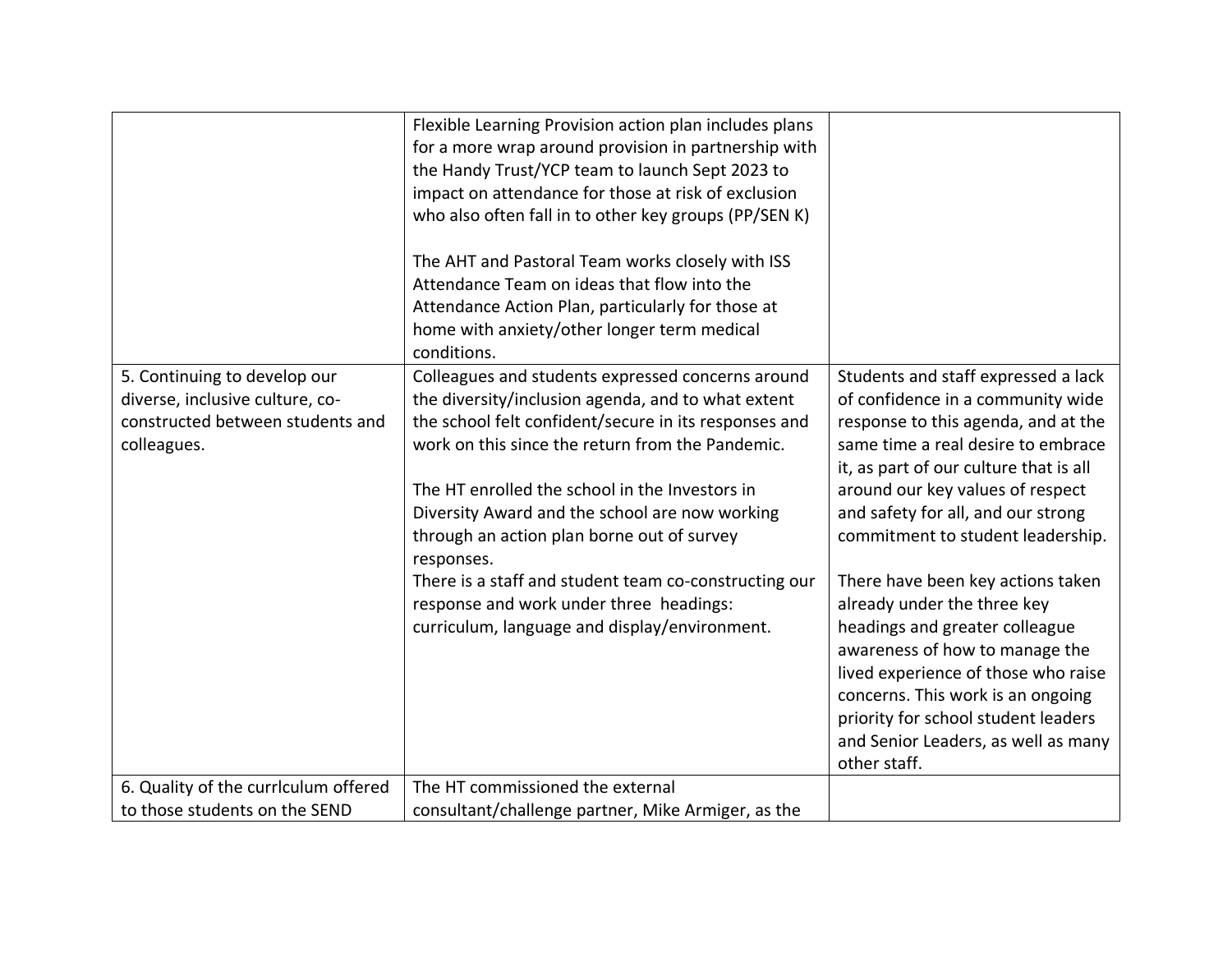| register including those in our RPs | school opened its second RP, for SEMH students in      | SEND Strategic Plan that has been    |
|-------------------------------------|--------------------------------------------------------|--------------------------------------|
| and our Flexible Learning Base, to  | Sept 2021.                                             | drafted, and shared with SIC         |
| ensure greatest impact in terms of  | This was to ensure the development of an SEND          | Trustees.                            |
| improved engagement with their      | strategic plan to increase accountability for the      | Literacy Live Action Plan written by |
| full diet and improved outcomes at  | curriculum/provision for all students with additional  | new Literacy Lead, JEI, building on  |
| KS4.                                | needs to match the passion for the ethos of            | work of previous post holder,        |
|                                     | inclusivity that the SLT, the SENDCO and many          | overseen by AHT and HT.              |
|                                     | colleagues hold dear.                                  |                                      |
|                                     | Work to date has ensured initial whole staff CPD       |                                      |
|                                     | around teaching and de-escalation practice to          |                                      |
|                                     | support those with SEMH needs, the writing of a        |                                      |
|                                     | robust strategic development plan for this area of     |                                      |
|                                     | school life, analysis of the lived curriculum of those |                                      |
|                                     | with additional needs by the consultant, the SENDCO,   |                                      |
|                                     | the HT and key team leaders who reported on this to    |                                      |
|                                     | an LA project focusing on it, analysis of the          |                                      |
|                                     | curriculum experienced by students in the SEMH RP,     |                                      |
|                                     | the Flexible Learning base and student outcomes of     |                                      |
|                                     | those key groups in previous years' data.              |                                      |
|                                     | The team has also analysed the strength or otherwise   |                                      |
|                                     | of the connection between students' ILP                |                                      |
|                                     | objectives/EHCP targets and what is happening for      |                                      |
|                                     | them across their curriculum to understand areas of    |                                      |
|                                     | strength and areas of disconnect contributing to a     |                                      |
|                                     | gap in outcomes between these students and all         |                                      |
|                                     | students.                                              |                                      |
|                                     | The SENDCO is now shadowing the Leadership Team,       |                                      |
|                                     | at her request, and will be working with the DHT and   |                                      |
|                                     | the HT on curriculum pathways and interventions as     |                                      |
|                                     | a consequence of this analysis of current provision    |                                      |
|                                     | and its impact.                                        |                                      |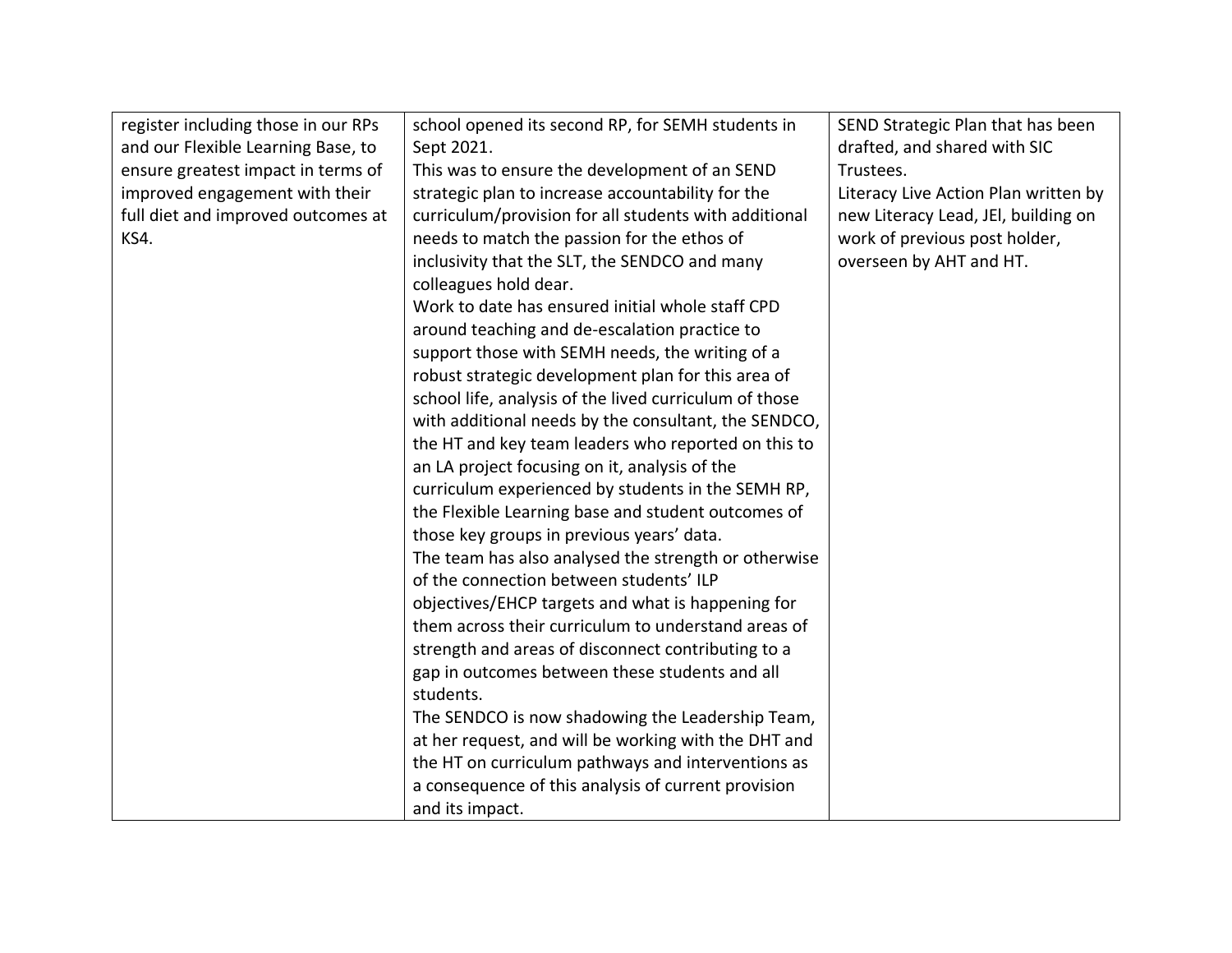| Finally, the whole school Literacy Action Plan has    |  |
|-------------------------------------------------------|--|
| been written to address the needs of the weakest      |  |
| readers. The AHT overseeing the work of the Literacy  |  |
| Lead are ambitious for improving reading and          |  |
| disciplinary literacy outcomes via interventions such |  |
| as tutoring (making use of School Led Tutoring        |  |
| funding), promises pledged by departmental literacy   |  |
| champions to impact with greater consistency, Drop    |  |
| Everything and Read in KS3 this year and across the   |  |
| school next. Other objectives for next year are also  |  |
| identified.                                           |  |